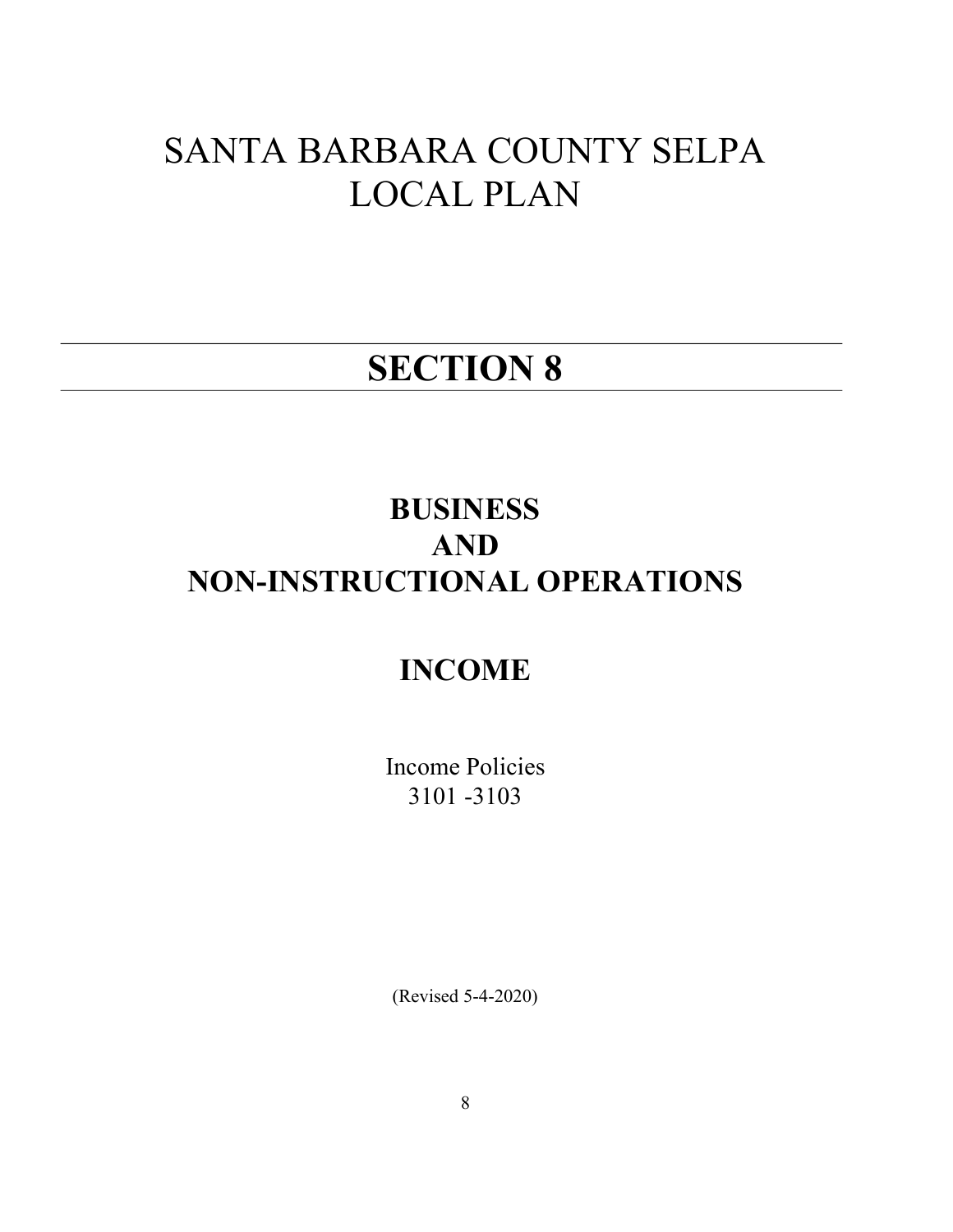#### SANTA BARBARA COUNTY SPECIAL EDUCATION LOCAL PLAN AREA

#### 3000 BUSINESS AND NON-INSTRUCTIONAL OPERATIONS

#### 3100 INCOME

3101 Process for Distribution of State and Federal Funds

State and federal funds received by the Santa Barbara County SELPA for the provision of services to students with disabilities shall be distributed among the local education agencies that make up the SBCSELPA pursuant to the methodology contained in the SBCSELPA's AB 602 Special Education Fiscal Allocation Plan.

The SBCSELPA's Fiscal Allocation Plan shall be approved and amended as needed pursuant to the SBCSELPA policymaking process described in SBCSELPA Policy 8103, Adoption of Policies and Procedures.

(EDUCATION CODE SECTION 56195.7(i))

DATE APPROVED: November 4, 2002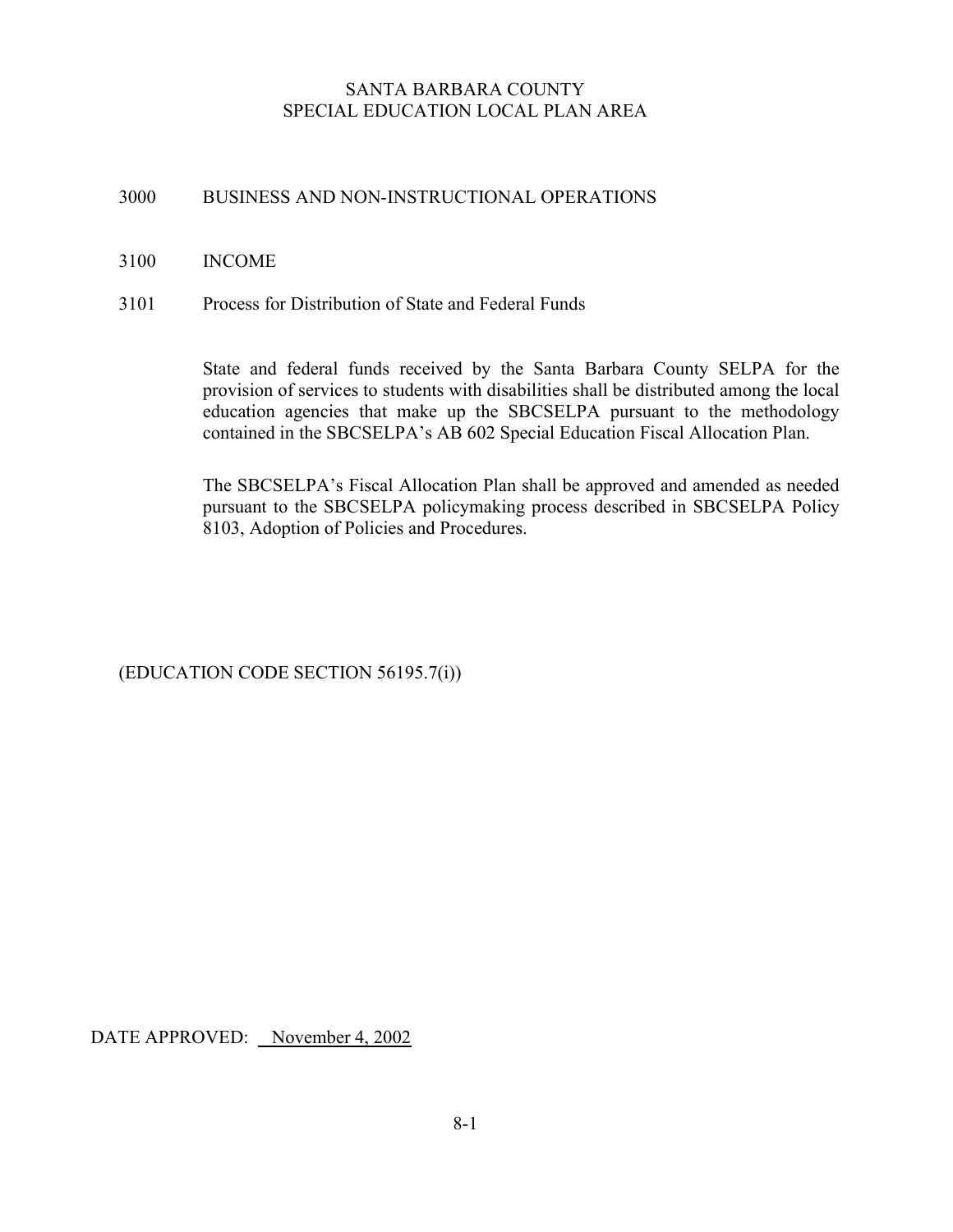#### SANTA BARBARA COUNTY SPECIAL EDUCATION LOCAL PLAN AREA

#### 3000 BUSINESS AND NON-INSTRUCTIONAL OPERATIONS

#### 3100 INCOME

#### 3102 Santa Barbara County Pro Rata Multiplier

The Santa Barbara County SELPA Pro Rata Multiplier will be used to chargeback all districts and the County Education Office for SBCSELPA administrative and support cost deficits and/or to abate excess SBCSELPA generated funds. The pro rata multiplier will be based on the P-2 ADA count beginning July 1, 2010. The basis includes the pupil count of all nondirect service districts, all direct service districts, and the County Education Office. The County Education Office's appropriate share is based on a count of all direct service districts, which would be a second count of the direct service district pupils.

Chargebacks or abatements will be calculated on the current year's P-2 ADA count beginning July 1, 2010. The pro rata multiplier will be adjusted on an annual basis as new ADA information is officially made available to the SBCSELPA, usually in February.

| DATE APPROVED: January 9, 1987 |                  |
|--------------------------------|------------------|
| DATE REVISED:                  | October 13, 1989 |
| DATE REVISED:                  | June 3, 1992     |
| DATE REVISED:                  | December 9, 2002 |
| DATE REVISED:                  | May 3, 2010      |